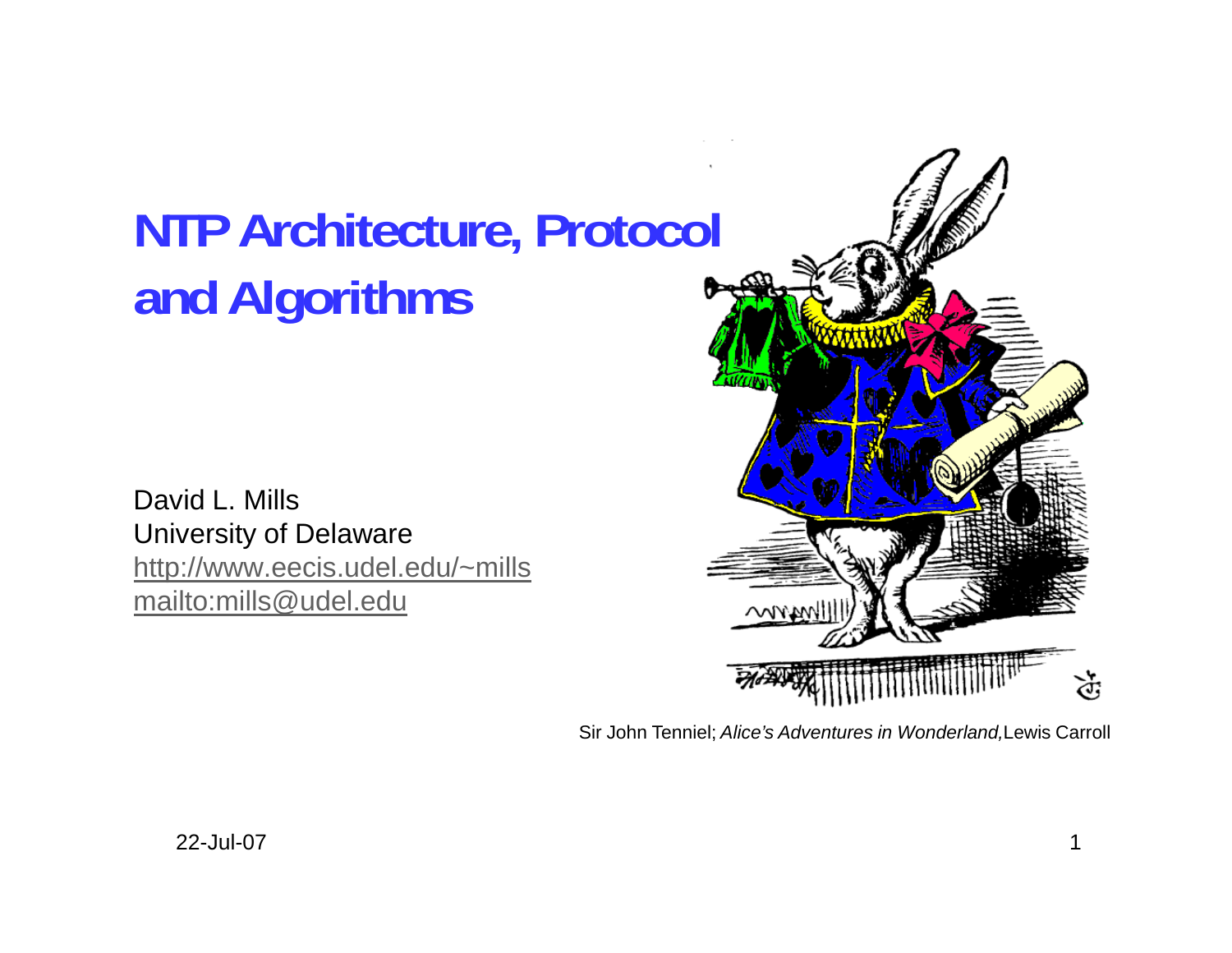

- oPeer process runs when a packet is received.
- o Poll process sends packets at intervals determined by the clock discipline process and remote server.
- oSystem process runs when a new peer process update is received.
- o Clock discipline process runs at intervals determined by the measured network phase jitter and clock oscillator (VFO) frequency wander.
- oClock adjust process runs at intervals of one second.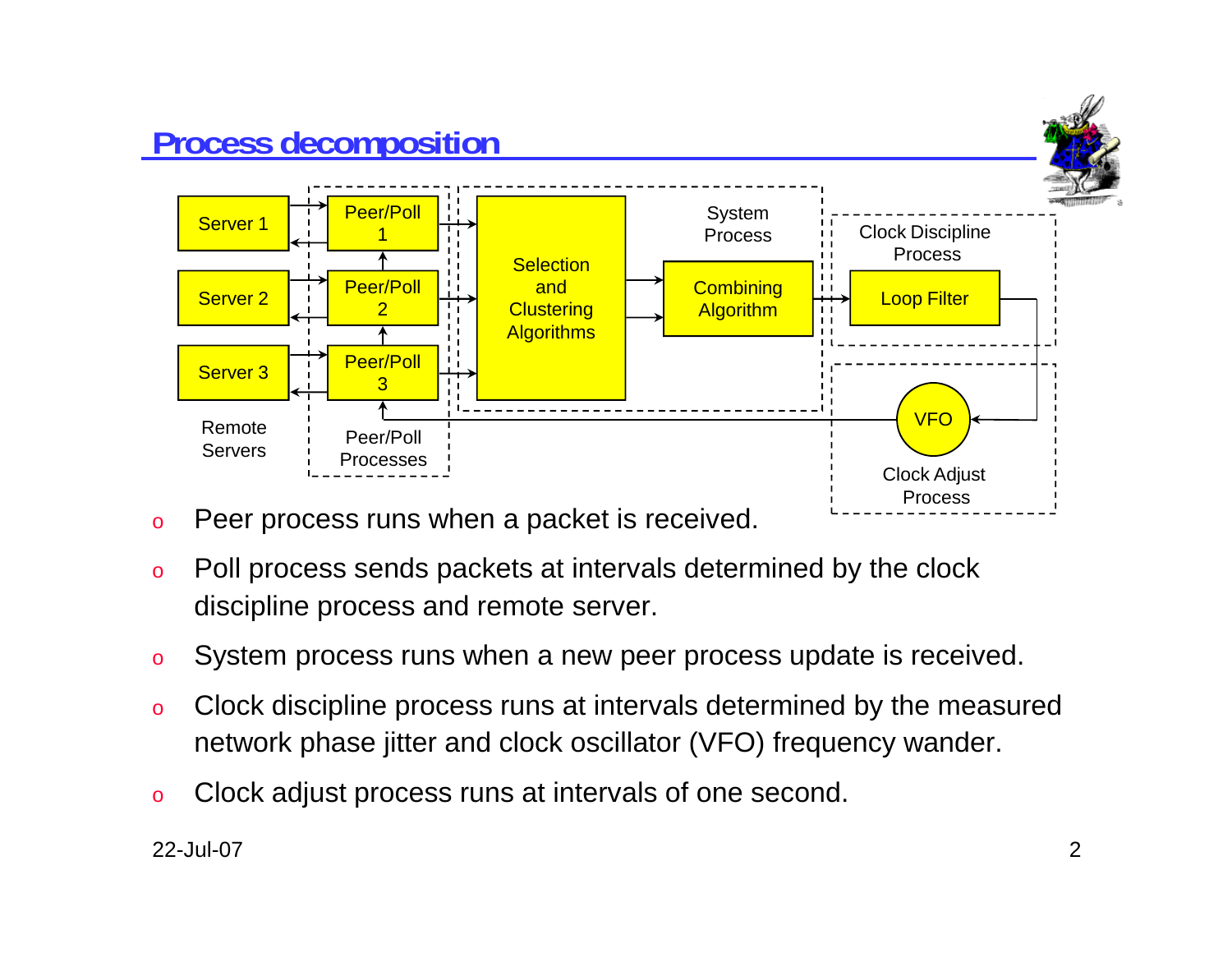# **NTP protocol header and timestamp formats**

NTP Protocol Header Format (32 bits)

LI<u>I I VN Mode Strat Poll</u> Root Delay Root Dispersion Reference IdentifierReference Timestamp (64) Originate Timestamp (64) Receive Timestamp (64) Transmit Timestamp (64) Cryptosum Receive Timestamp  $(64)$   $\blacksquare$  since  $0<sup>h</sup>$  1 January 1900 **Prec** Message Hash (64 or 128) Key/Algorithm Identifier Authenticator(Optional) Extension Field 1 (optional) Extension Field 2… (optional)

> Authenticator uses DES-CBC or MD5 cryptosum of NTP header plus extension fields (NTPv4)



NTP Timestamp Format (64 bits)

Seconds (32) Fraction (32)

Value is in seconds and fraction

#### NTPv4 Extension Field



Last field padded to 64-bit boundary

NTP v3 and v4NTP v4 only authentication only

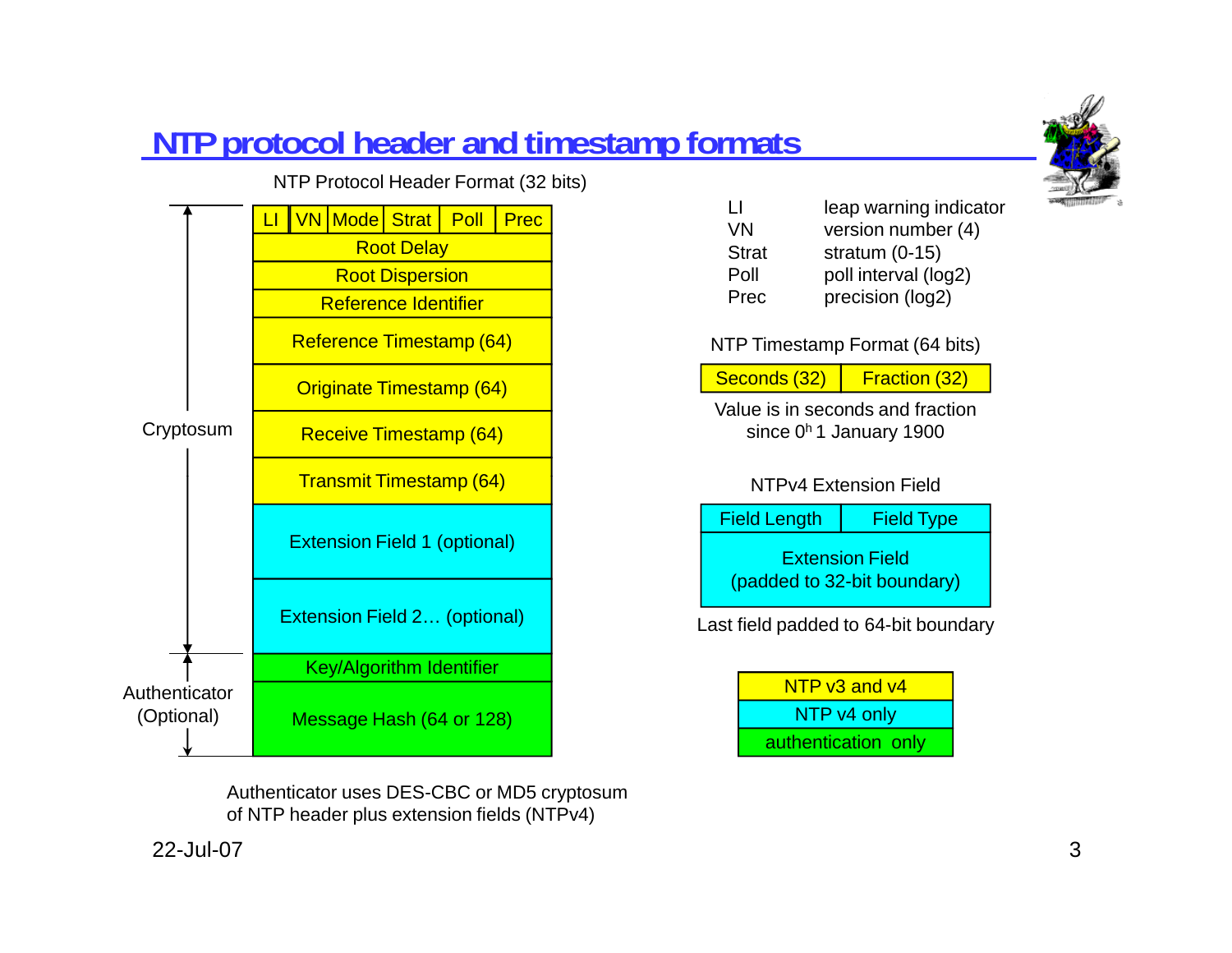

| Packet header<br>Variables<br>Description |                                       |  |  |  |
|-------------------------------------------|---------------------------------------|--|--|--|
| leap                                      | leap indicator (LI)                   |  |  |  |
| version                                   | version number (VN)                   |  |  |  |
| mode                                      | protocol mode                         |  |  |  |
| stratum                                   | stratum                               |  |  |  |
| τ                                         | poll interval ( $log_2 s$ )           |  |  |  |
| ρ                                         | clock reading precision ( $log_2 s$ ) |  |  |  |
| л                                         | root delay                            |  |  |  |
| E                                         | root dispersion                       |  |  |  |
| refid                                     | reference ID                          |  |  |  |
| reftime                                   | reference timestamp                   |  |  |  |
| $T_{1}$                                   | originate timestamp                   |  |  |  |
| $T_{2}$                                   | receive timestamp                     |  |  |  |
| $T_3$                                     | transmit timestamp                    |  |  |  |
| $T_{4}$                                   | destination timestamp*                |  |  |  |
| MAC                                       | MD5 message hash (optional)           |  |  |  |

 $*$  Strictly speaking,  $T_4$  is not a packet variable; it is the value of the system clock upon arrival.

| $\mathsf{L}\mathsf{I}$          |  |  | VN Mode Strat Poll     |  | Prec |
|---------------------------------|--|--|------------------------|--|------|
| <b>Root Delay</b>               |  |  |                        |  |      |
|                                 |  |  | <b>Root Dispersion</b> |  |      |
|                                 |  |  | Reference Identifier   |  |      |
| Reference Timestamp (64)        |  |  |                        |  |      |
| <b>Originate Timestamp (64)</b> |  |  |                        |  |      |
| Receive Timestamp (64)          |  |  |                        |  |      |
| <b>Transmit Timestamp (64)</b>  |  |  |                        |  |      |
| MAC (optional 160)              |  |  |                        |  |      |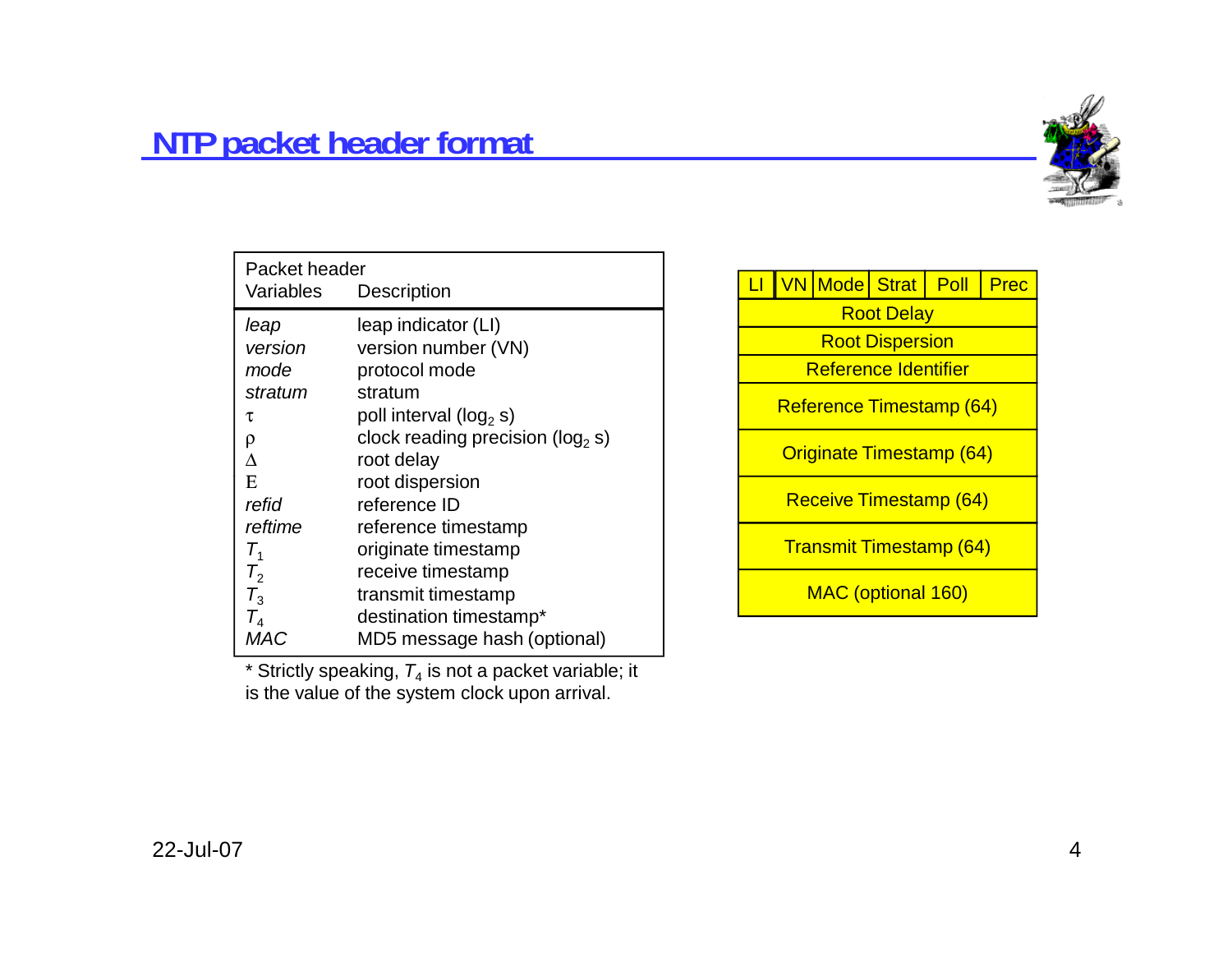## **NTP date and timestamp formats and important dates**



| Year    |              | M D            | <b>JDN</b>   | <b>NTP Date</b>    | Era   | Timestamp   |                                            |  |
|---------|--------------|----------------|--------------|--------------------|-------|-------------|--------------------------------------------|--|
| $-4712$ |              |                | 0            | $-208,657,814,400$ |       |             | -49 1,795,583,104 First day Julian Era     |  |
|         |              |                | 1 1,721,426  | $-59,926,608,000$  | $-14$ |             | 202,934,144 First day Common Era           |  |
| 1582 10 |              |                | 15 2,299,161 | $-10,010,304,000$  |       |             | $-3$ 2,874,597,888 First day Gregorian Era |  |
| 1900    |              | 1              | 2,415,021    | 0                  | 0     |             | 0 First day NTP Era 0                      |  |
| 1970    |              | 1              | 2,440,588    | 2,208,988,800      |       |             | 0 2,208,988,800 First day Unix Era         |  |
| 1972    |              |                | 1 2,441,318  | 2,272,060,800      |       |             | 0 2,272,060,800 First day UTC              |  |
| 2000    |              |                | 1 2,451,545  | 3,155,673,600      |       |             | 0 3,155,673,600 First day 21st century     |  |
| 2036    | $\mathbf{2}$ | $\mathbf{7}$   | 2,464,731    | 4,294,944,000      |       |             | 0 4,294,944,000 Last day NTP Era 0         |  |
| 2036    | $\mathbf{2}$ |                | 8 2,464,732  | 4,295,030,400      |       |             | 63,104 First day NTP Era 1                 |  |
| 3000    |              | 1 <sub>1</sub> | 2,816,788    | 34,712,668,800     | 8     | 352,930,432 | 4294967296                                 |  |
|         |              |                |              |                    |       |             |                                            |  |

NTP Date (signed, twos-complement, 128-bit integer)

|            | Seconds (64)                              | Fraction (32 or 64)  |  |
|------------|-------------------------------------------|----------------------|--|
| Era Number | : NTP Timestamp (unsigned 64-bit integer) |                      |  |
| Era(32)    | Seconds (32)                              | <b>Fraction (32)</b> |  |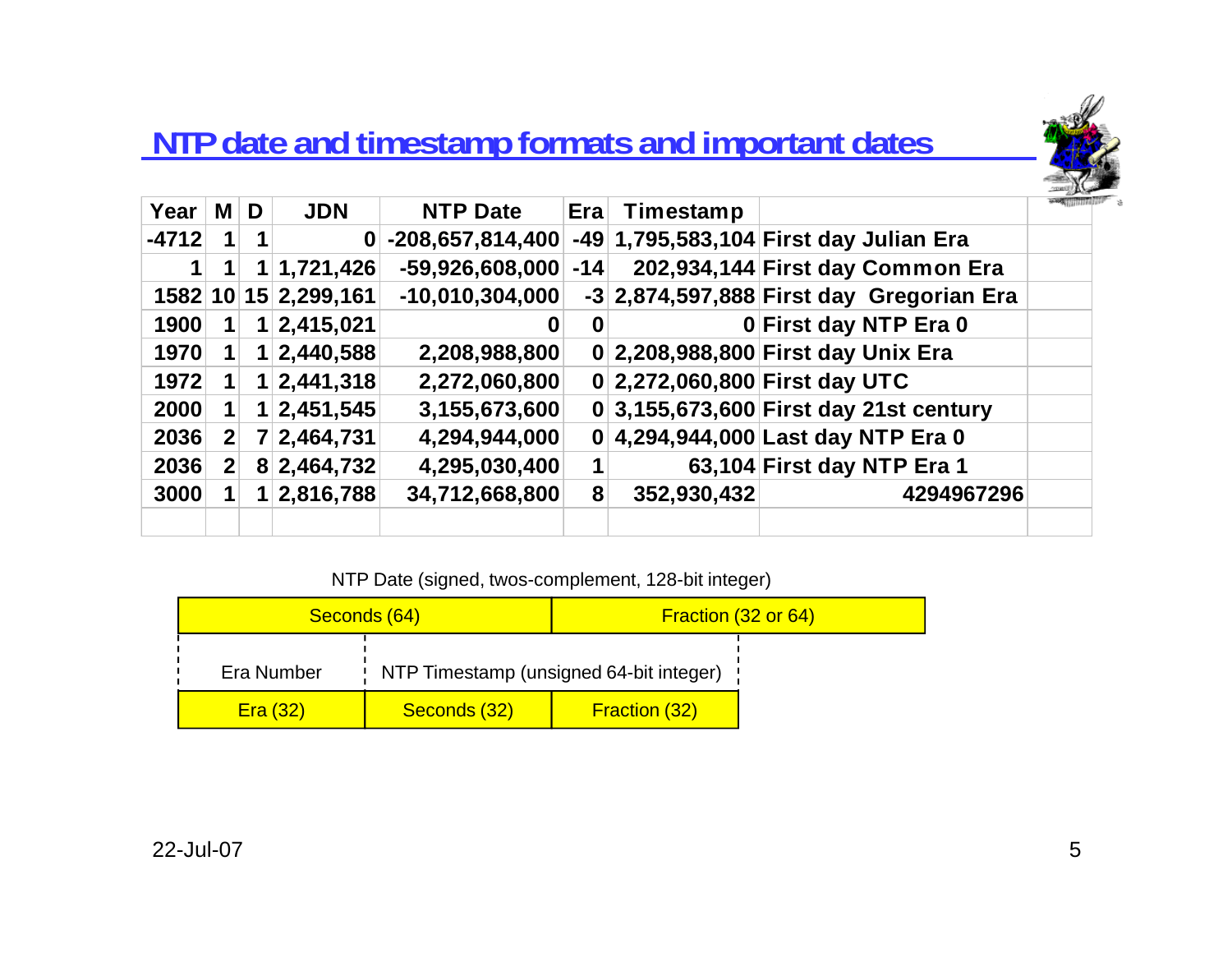

- oPeer process runs when a packet is received.
- o Poll process sends packets at intervals determined by the clock discipline process and remote server.
- oSystem process runs when a new peer process update is received.
- o Clock discipline process runs at intervals determined by the measured network phase jitter and clock oscillator (VFO) frequency wander.
- oClock adjust process runs at intervals of one second.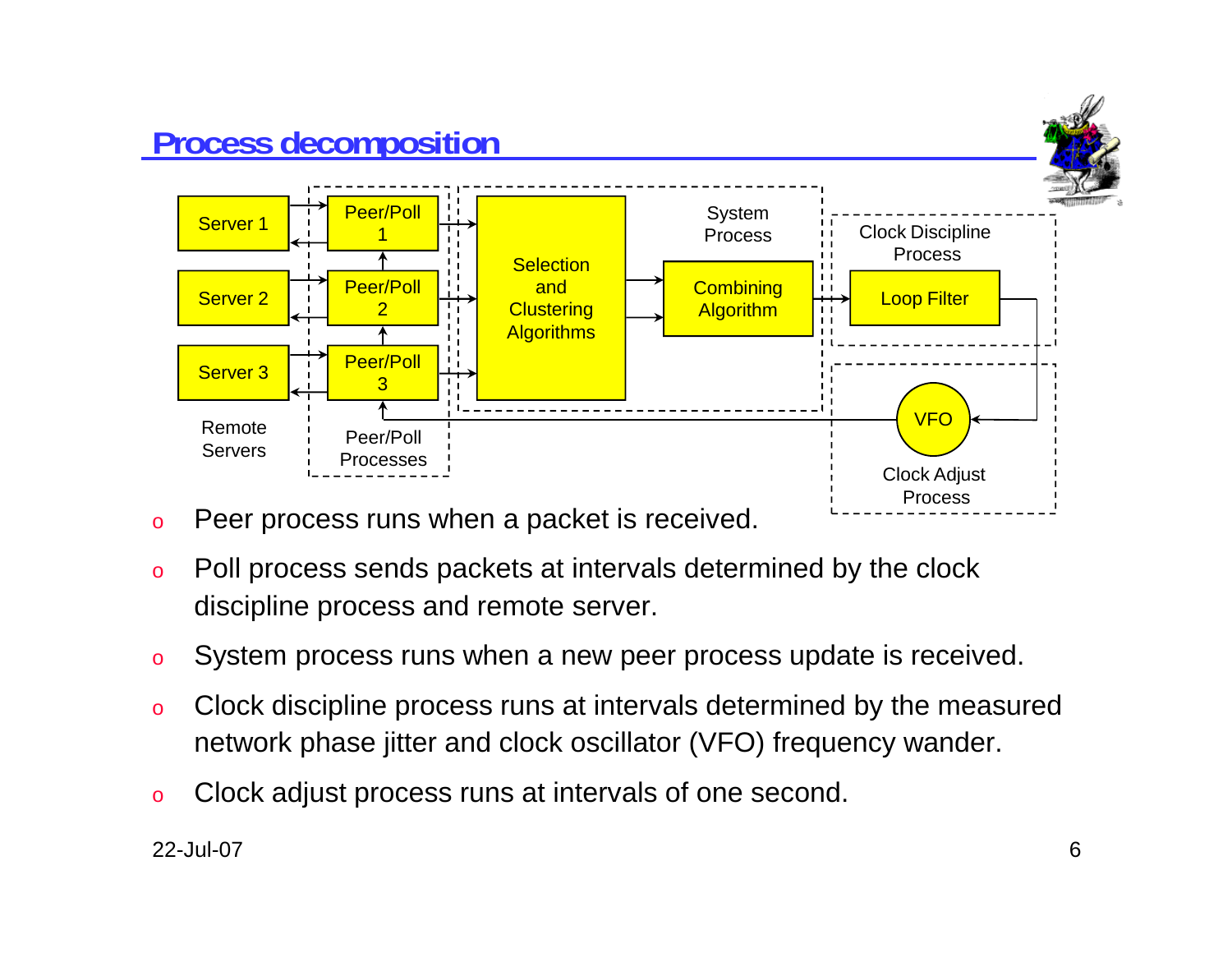### **NTP one-step on-wire protocol**



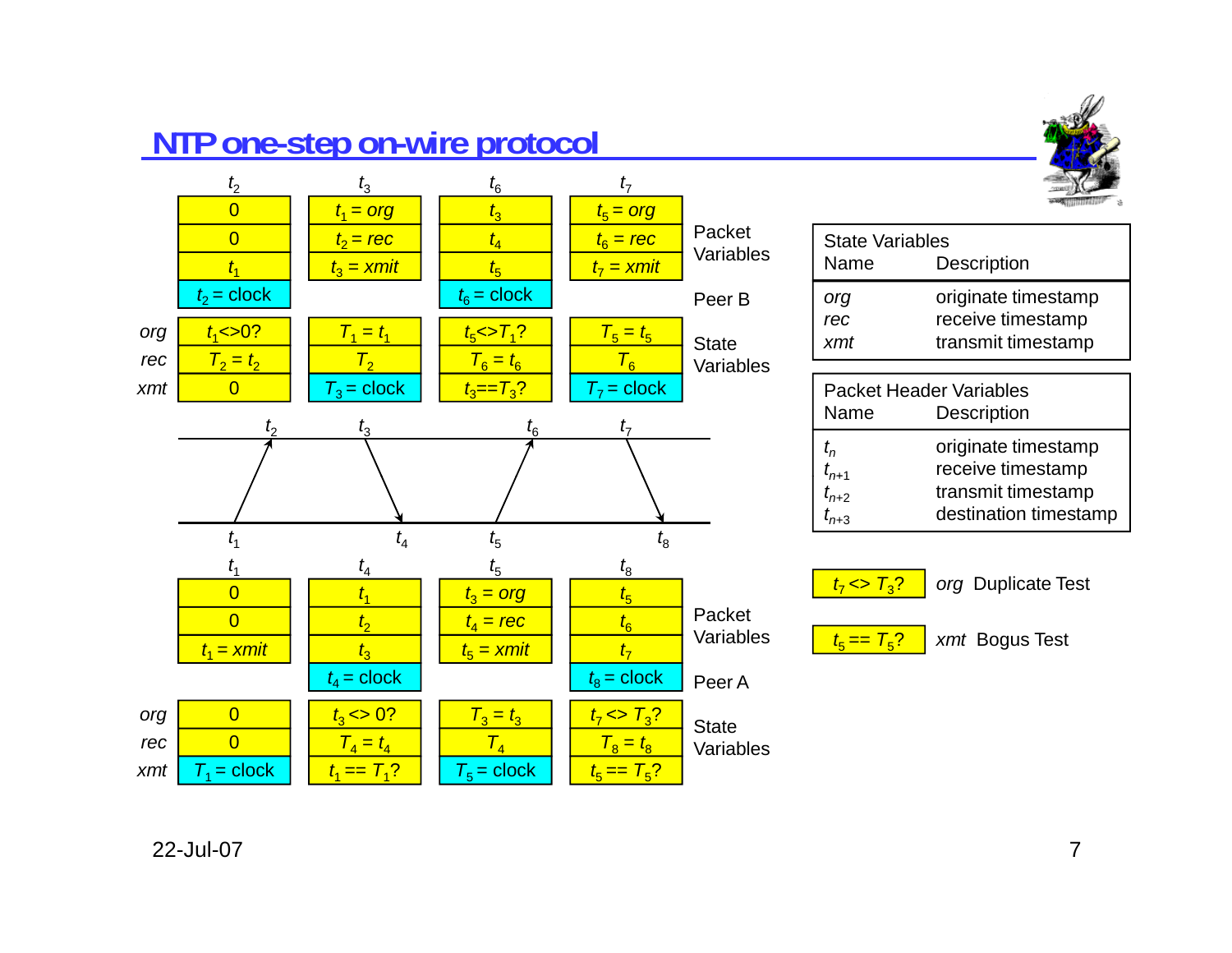

- o In the diagrams, transmit timestamps carry odd numbers, receive timestamps carry even numbers.
	- $\bullet$ Receive timestamps are available immediately.
	- $\bullet$  In one-step mode, transmit timestamps are conveyed in the transmitted packet.
	- • In two-step mode, transmit timestamps are conveyed in the following transmitted packet.
	- •It takes two roundtrips to accumulate all four timestamps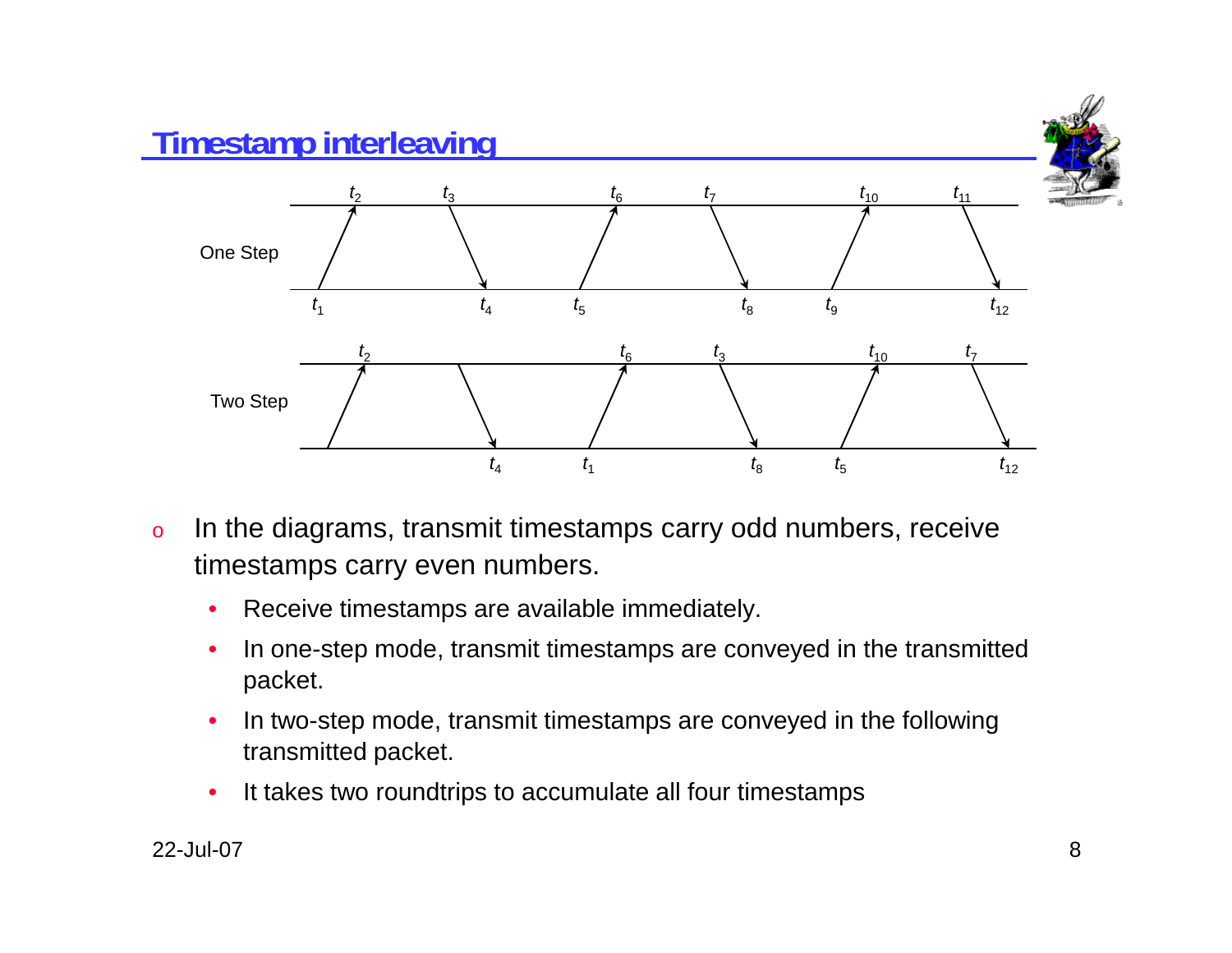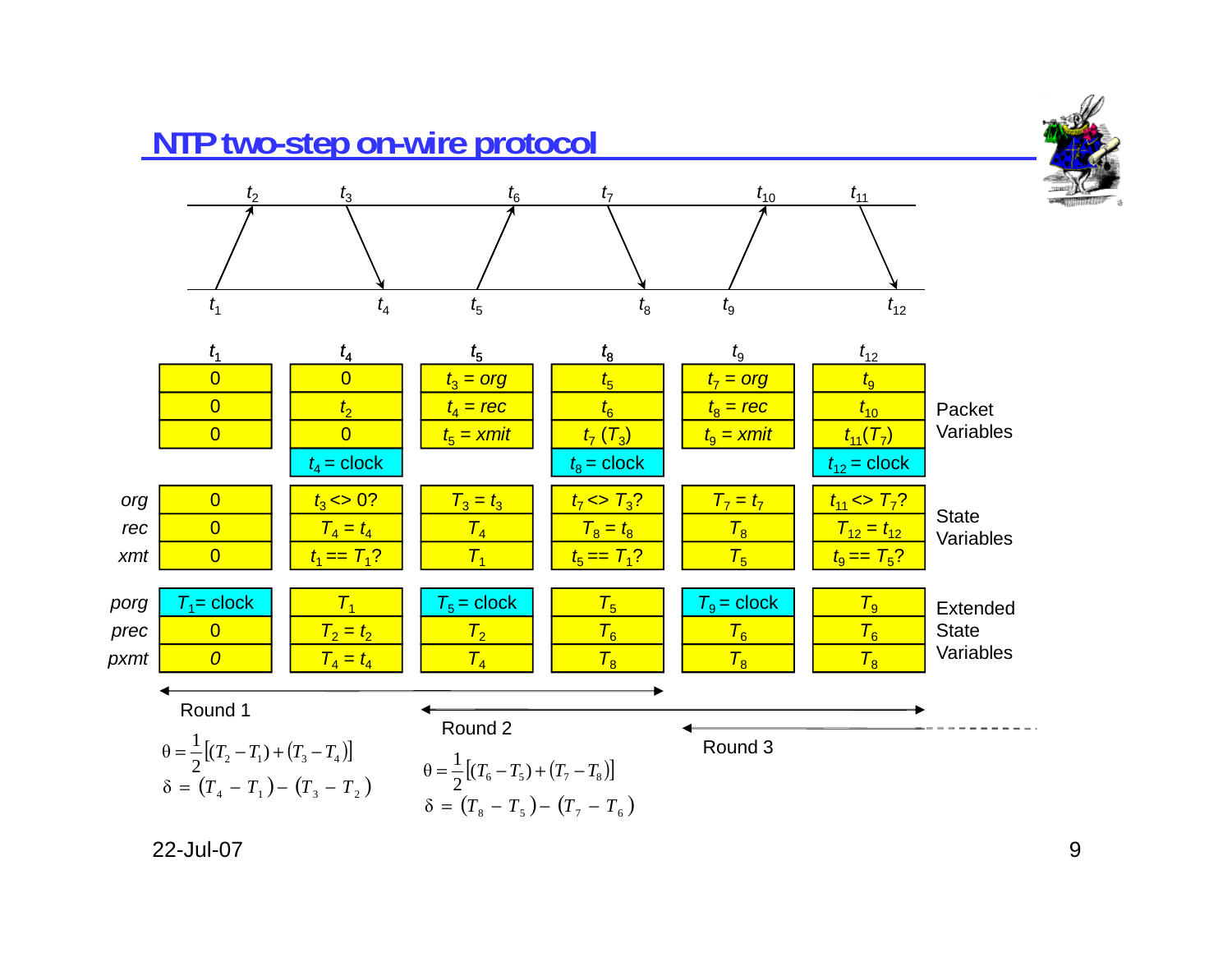



- o Ethernet NIC hardware strikes a timestamp after the preamble and before the data separately for transmit and receive.
- oIn each round master sends Sync message at *T*1; slave receives at *T*2.
- o<sup>o</sup> In one-step variant *T*1 is inserted just before the data in the Sync message; in two-step variant t1 is sent later in a Follow\_Up message.
- o Slave sends Delay\_Req message at *T*3; master sends Delay\_Resp message with *T*4. Compute master offset θ and roundtrip delay δ:

$$
\theta = \frac{1}{2} [(T_2 - T_1) + (T_3 - T_4)] \qquad \delta = (T_4 - T_1) - (T_3 - T_2)
$$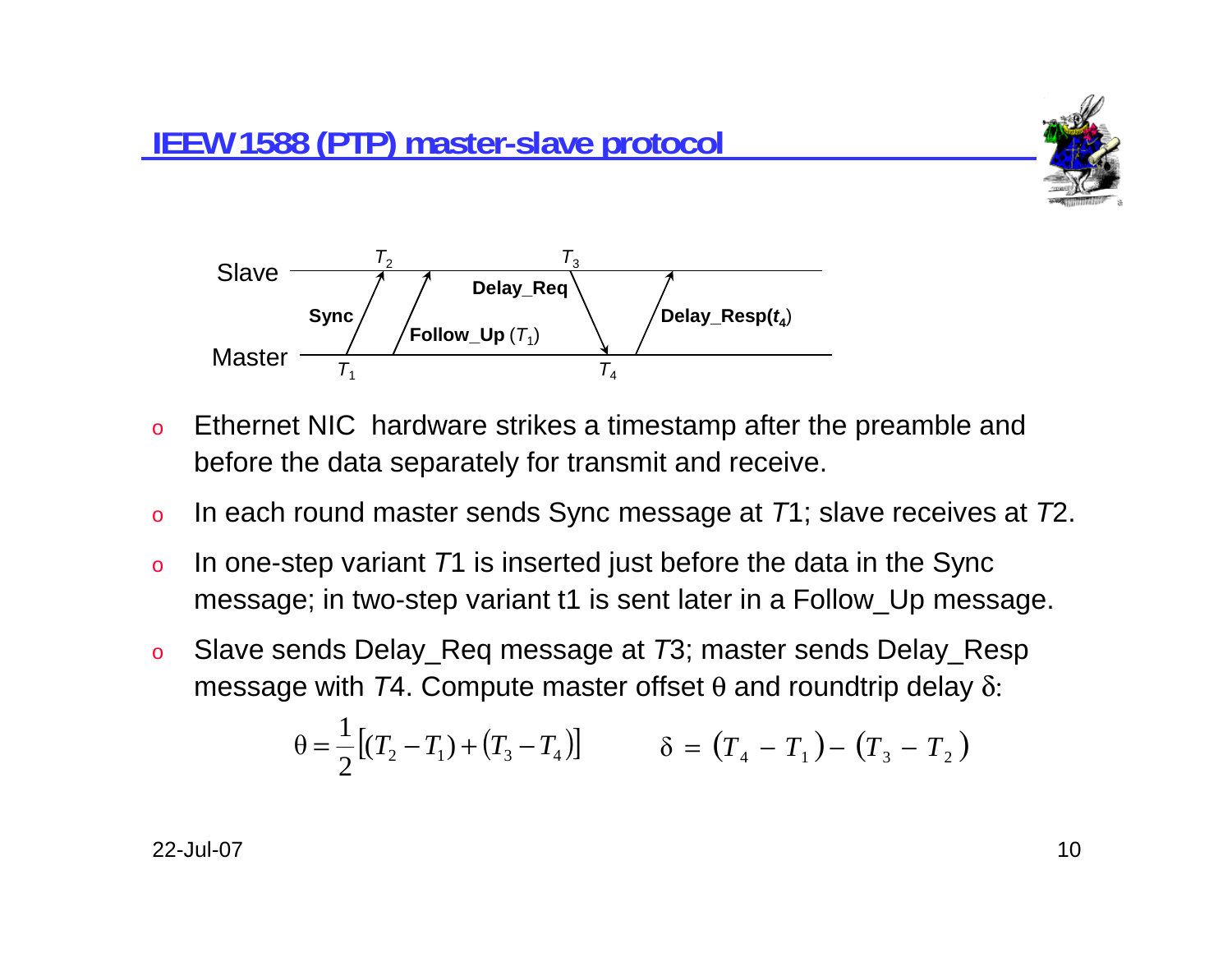#### **Transition matrix**



#### Packet Mode

|                  | Mode           | <b>ACTIVE</b> | <b>PASSIVE</b> | <b>CLIENT</b> | <b>SERVER</b> | <b>BCAST</b> |
|------------------|----------------|---------------|----------------|---------------|---------------|--------------|
|                  | NO_PEER        | <b>NEWPS</b>  |                | <b>FXMIT</b>  | <b>NEWMC</b>  | <b>NEWBC</b> |
|                  | <b>ACTIVE</b>  | <b>PROC</b>   | <b>PROC</b>    |               |               |              |
| Association Mode | <b>PASSIVE</b> | <b>PROC</b>   | <b>ERROR</b>   |               |               |              |
|                  | <b>CLIENT</b>  |               |                |               | <b>PROC</b>   |              |
|                  | <b>SERVER</b>  |               |                |               |               |              |
|                  | <b>BCAST</b>   |               |                |               |               |              |
|                  | <b>BCLIENT</b> |               |                |               | <b>ERROR</b>  | <b>PROC</b>  |

The default (empty box) behavior is to discard the packet without comment.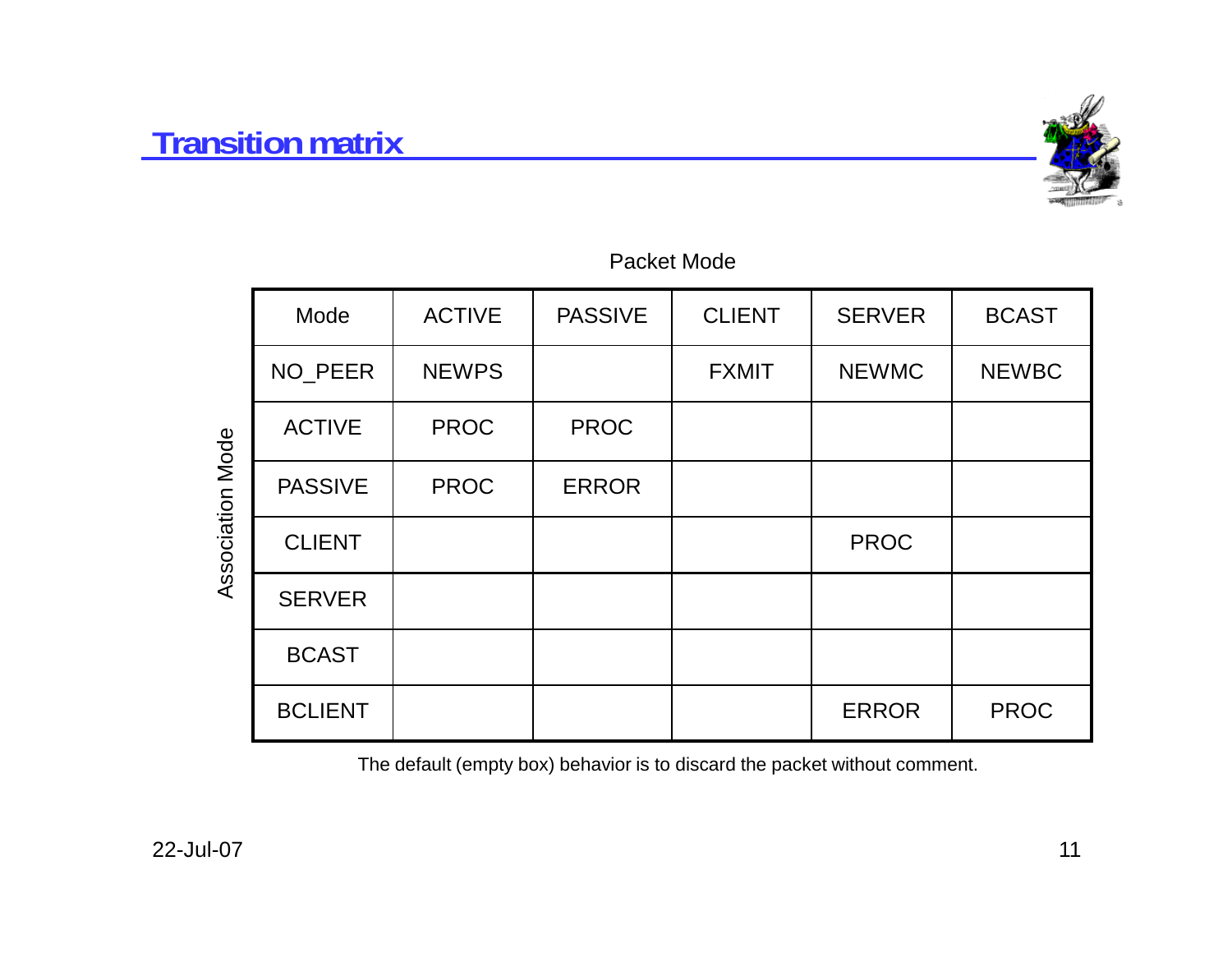# **Packet sanity tests**



| Test           | Comment                        | Code         | Condition                                                                                                         | Routine |
|----------------|--------------------------------|--------------|-------------------------------------------------------------------------------------------------------------------|---------|
|                | <b>Packet Flashers</b>         |              |                                                                                                                   |         |
| drop           | implementation error           | none         | $T_3$ = 0 or (T <sub>1</sub> = 0 and T <sub>2</sub> $\neq$ 0) or (T <sub>1</sub> $\neq$ 0 and T <sub>2</sub> = 0) | receive |
| 1              | duplicate packet               | pkt_dupe     | $T_3 = xmt$                                                                                                       | receive |
| $\overline{2}$ | bogus packet                   | pkt_bogus    | $T_1 \neq \text{org}$                                                                                             | receive |
| 3              | invalid timestamp              | pkt_proto    | mode $\neq$ BCST and $T_1$ = 0 and $T_2$ = 0                                                                      | receive |
| $\overline{4}$ | access denied                  | pkt_denied   | access restricted, untrusted key, etc.                                                                            | receive |
| 5              | authentication error           | pkt_auth     | MD5 message hash fails to match message digest                                                                    | receive |
| 6              | peer not synchronized          | pkt_unsync   | leap = 11 or stratum >= MAXSTRAT or $T_3$ < reftime                                                               | packet  |
| $\overline{7}$ | invalid distance               | pkt_dist     | $\Delta_R$ < 0 or $E_R$ < 0 or $\Delta_R$ / 2 + $E_R$ > MAXDISP                                                   | packet  |
| 8              | autokey keystream error        | pkt_autokey  | MD5 autokey hash fails to match previous key ID                                                                   | receive |
| 9              | autokey protocol error         | pkt_crypto   | key mismatch, certificate expired, etc.                                                                           | receive |
|                | <b>Peer Flashers</b>           |              |                                                                                                                   |         |
| 10             | peer stratum exceeded          | peer_stratum | stratum > sys_stratum in non-symmetric mode                                                                       | accept  |
| 11             | peer distance exceeded         | peer_dist    | distance greater than MAXDIST                                                                                     | accept  |
| 12             | peer synchronization loop      | peer_loop    | peer is synchronized to this host                                                                                 | accept  |
| 13             | peer unfit for synchronization | peer_unfit   | unreachable, unsynchronized, noselect                                                                             | accept  |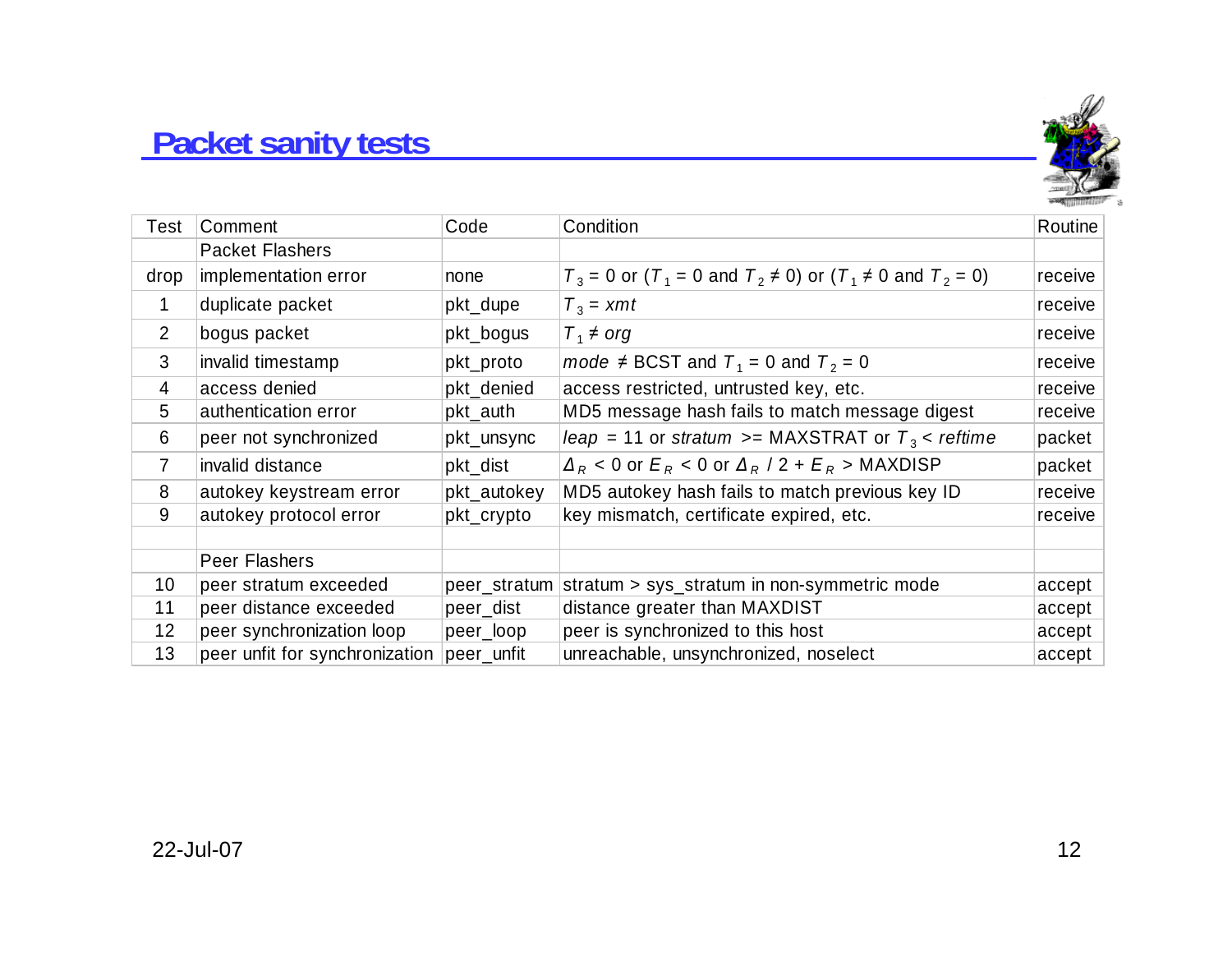

- o $\,$  The most accurate offset  $\theta_0$  is measured at the lowest delay  $\delta_0$  (apex of the wedge scattergram).
- o $\rm o$  The correct time θ must lie within the wedge  $\rm \theta_{0}$   $\pm$  ( $\rm \delta-\delta_{0}$ )/2.
- o $\circ$  The  $\delta_0$  is estimated as the minimum of the last eight delay measurements and  $(\theta_0, \delta_0)$  becomes the peer update.
- o Each peer update can be used only once and must be more recent than the previous update.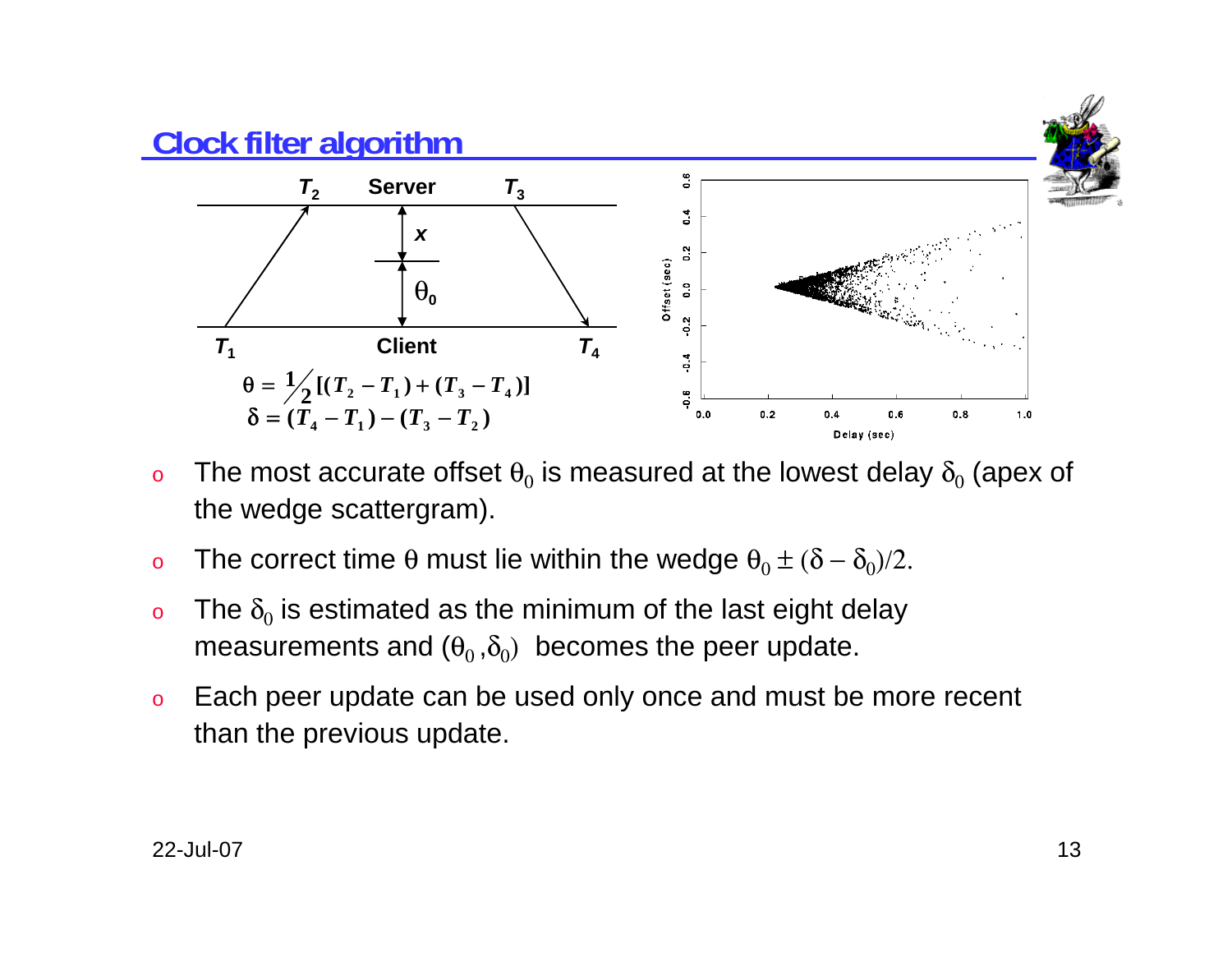

- o Left figure shows raw time offsets measured for a typical path over a 24-hour period (mean error 724 μs, median error 192 μs)
- o Right graph shows filtered time offsets over the same period (mean error 192 μs, median error 112 μs).
- o The mean error has been reduced by 11.5 dB; the median error by 18.3 dB. This is impressive performance.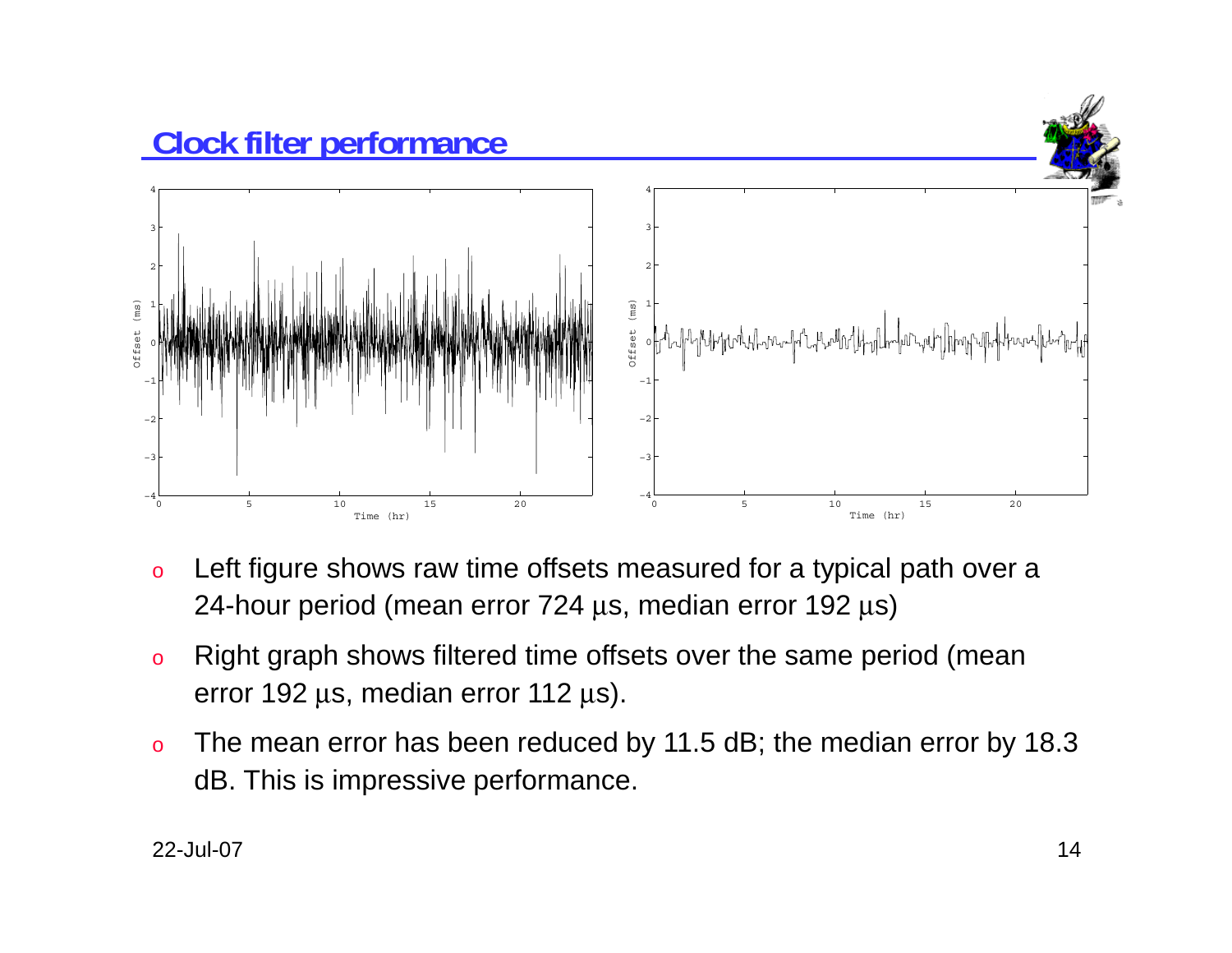

- o The correctness interval for any candidate is the set of points in the interval of length twice the synchronization distance centered at the computed offset.
- o The DTS interval contains points from the largest number of correctness intervals, i.e., the intersection of correctness intervals.
- o The NTP interval includes the DTS interval, but requires that the computed offset for each candidate is contained in the interval.
- o Formal correctness assertions require at least half the candidates be in the NTP interval. If not, no candidate can be considered a truechimer.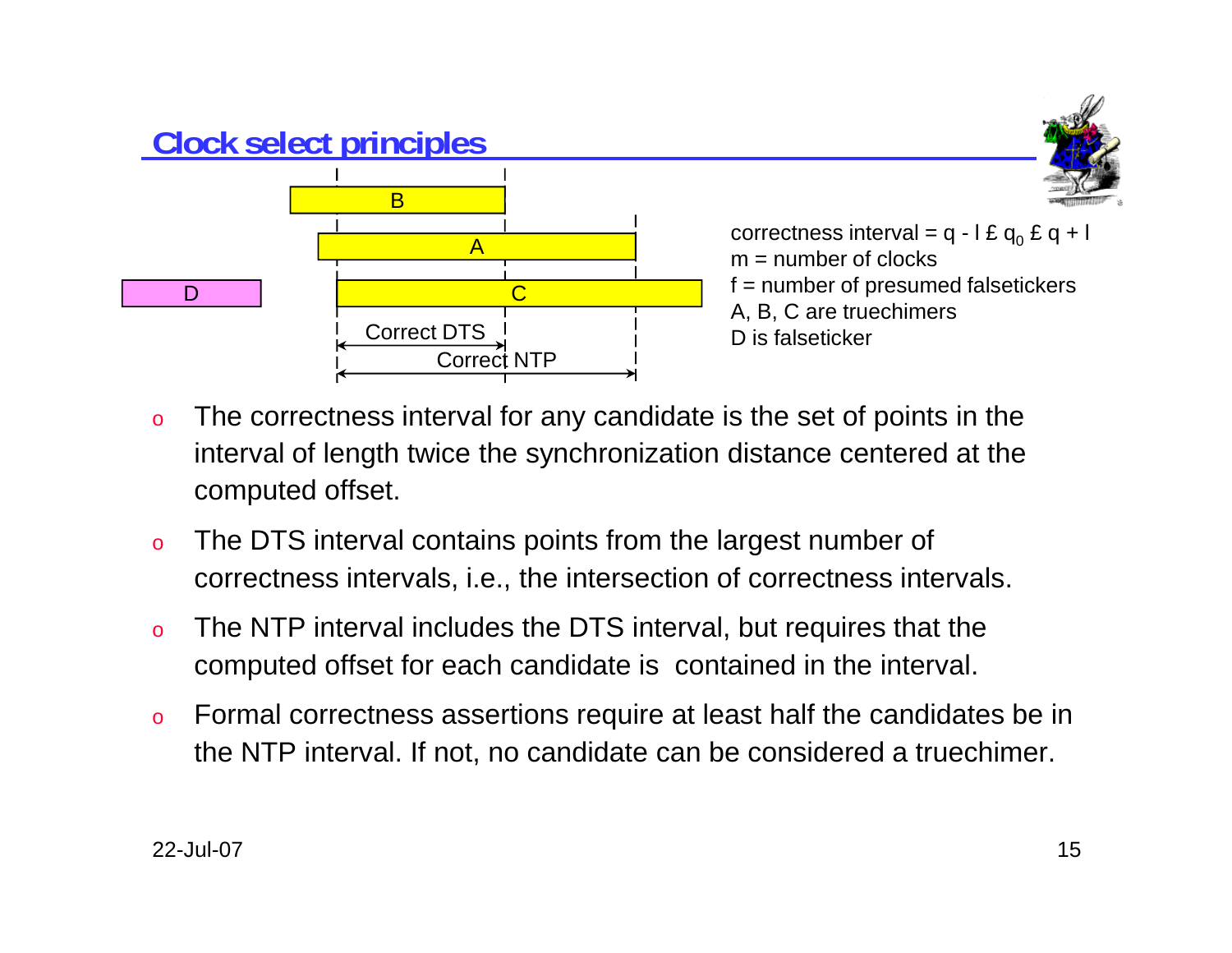

### **system process: select algorithm**

yes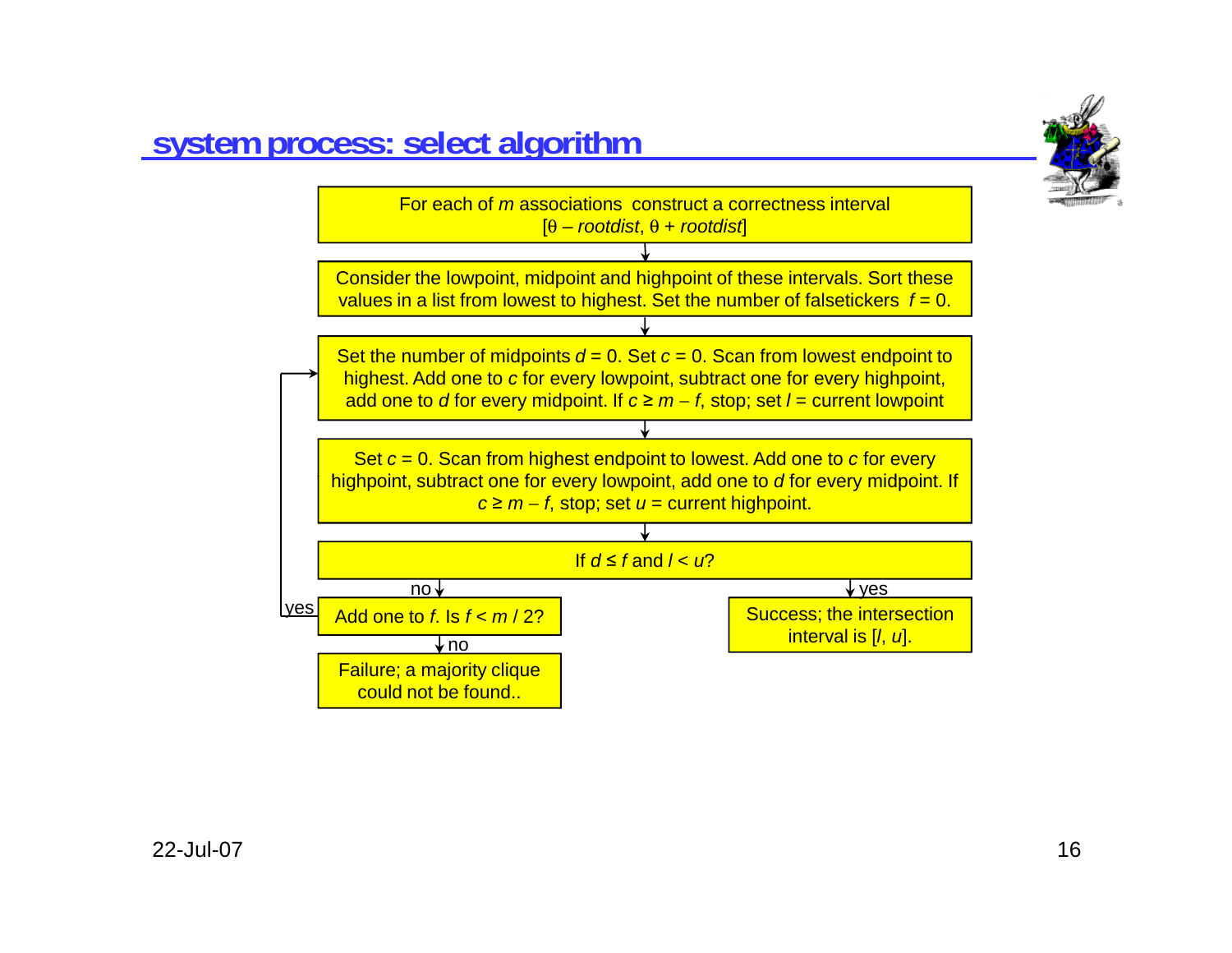

- oCandidate 1 is further from the others, so its select jitter ϕ*<sup>S</sup>*<sup>1</sup> is highest.
- o (a) ϕ*max* <sup>=</sup>ϕ*<sup>S</sup>*1 and ϕ*min* <sup>=</sup>ϕ*<sup>R</sup>*2. Since ϕ*max* <sup>&</sup>gt;ϕ*min,* the algorithm prunes candidate 1 to reduce select jitter and continues.
- o (b) ϕ*max* <sup>=</sup>ϕ*<sup>S</sup>*<sup>3</sup> and ϕ*min* <sup>=</sup>ϕ*<sup>R</sup>*2. Since ϕ*max* <sup>&</sup>lt;ϕ*min*, pruning additional candidates will not reduce select jitter. So, the algorithm ends with  $\varphi_{R2}$ ,  $\operatorname{\phi}_{R3}$  and  $\operatorname{\phi}_{R4}$  as survivors.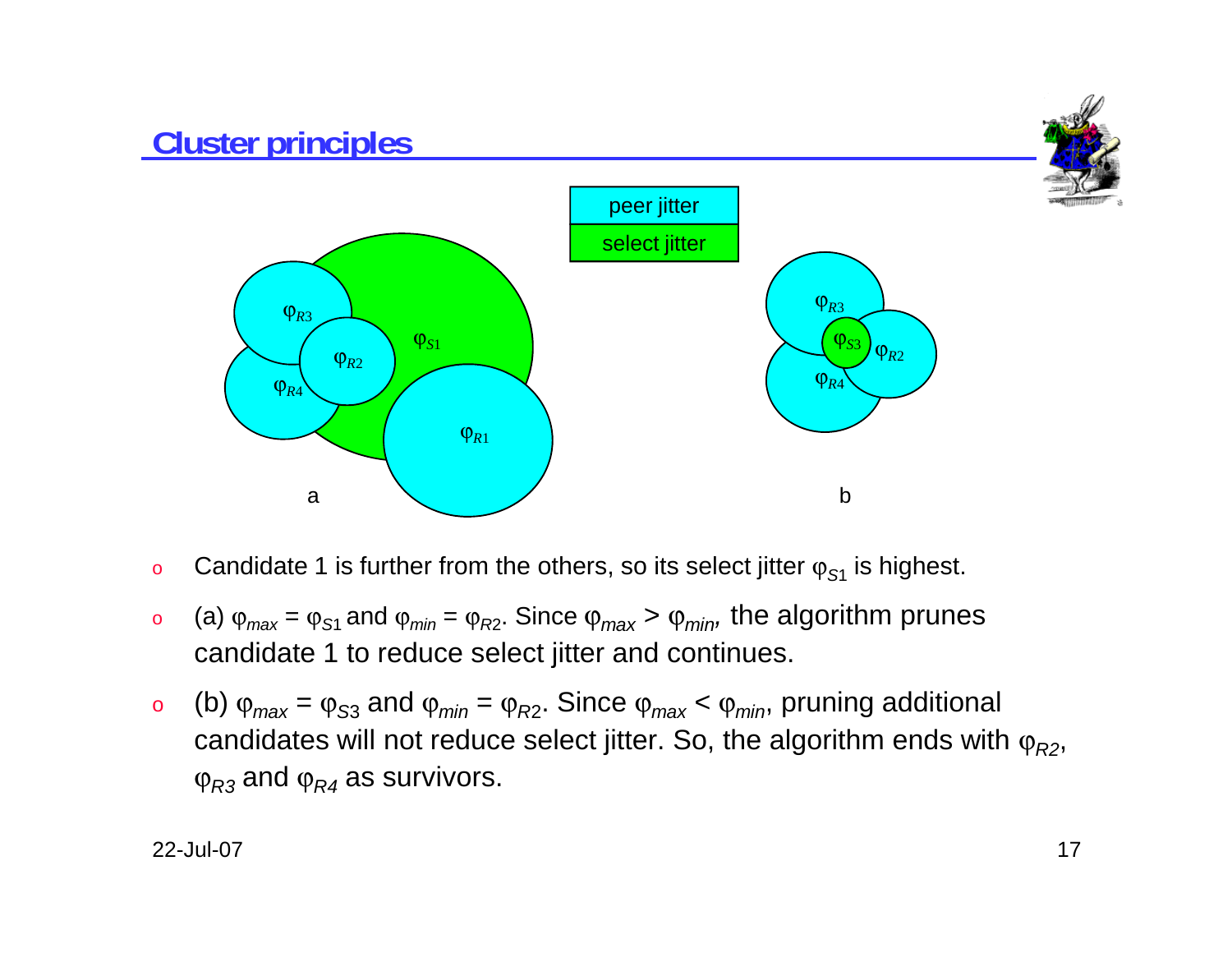



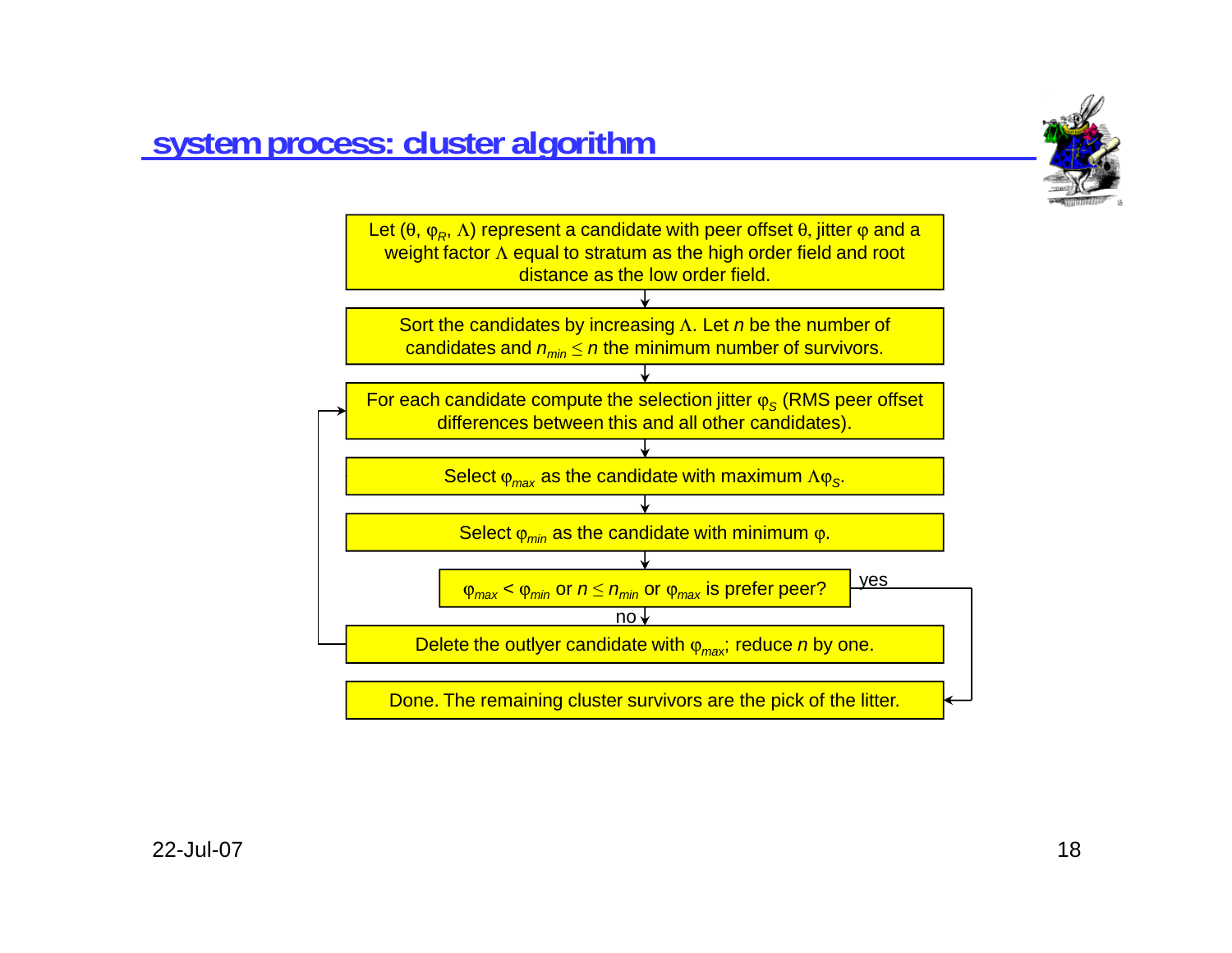

- oEach server provides delay  $\Delta$  and dispersion E relative to the root of the synchronization subtree.
- oAs each NTP message arrives, the peer process updates peer offset  $\theta$ , delay  $\delta$ , dispersion  $ε$  and jitter  $φ$ .
- o At system poll intervals, the clock selection and combining algorithms updates system offset  $\Theta$ , delay  $\Delta$ , dispersion E and jitter  $\vartheta$ .
- oDispersions  $\varepsilon$  and E increase with time at a rate depending on specified frequency tolerance φ.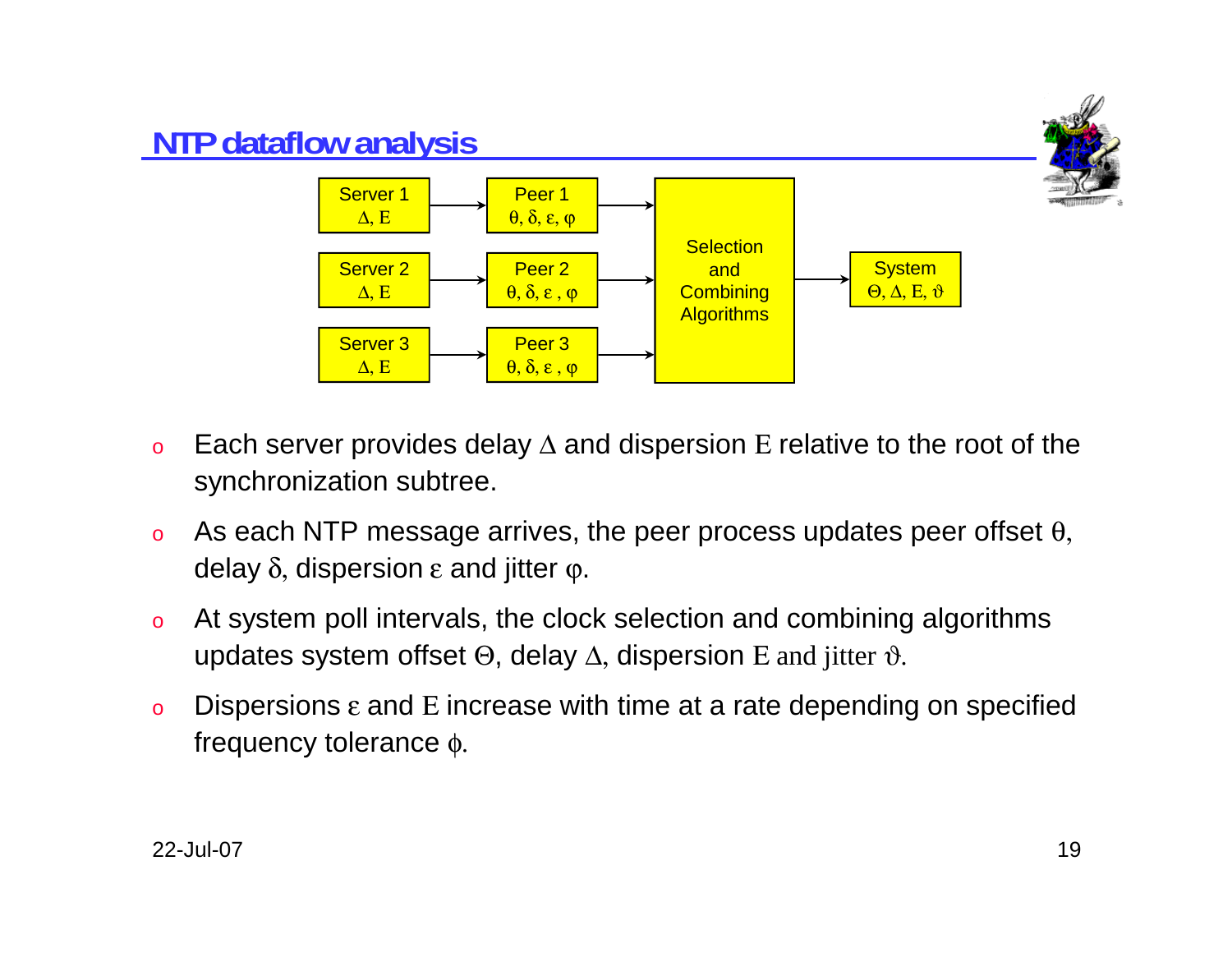# **Error budget - notation**

- o Constants (peers *A* and *B*)
	- ρ maximum reading error
	- φ maximum frequency error
	- *w*dispersion normalize: 0.5
- o Packet variables
	- $\Delta$ *B* peer root delay
	- Ε*B*peer root dispersion
- o Sample variables
	- $T_1$ ,  $T_2$ ,  $T_3$ ,  $T_4$  protocol timestamps
	- *x*clock offset
	- *y* roundtrip delay
	- *z*dispersion
	- <sup>τ</sup> interval since last update
- o System variables
	- Θclock offset
	- Δroot delay
	- Εroot dispersion
	- $\varphi_s$ selection jitter
	- ϕ jitter
	- <sup>τ</sup> interval since last update
	- *m*number of peers
- o Peer variables
	- θclock offset
	- δroundtrip delay
	- <sup>ε</sup> dispersion
	- ϕ*r*filter jitter
	- *n*number of filter stages
	- <sup>τ</sup> interval since last update

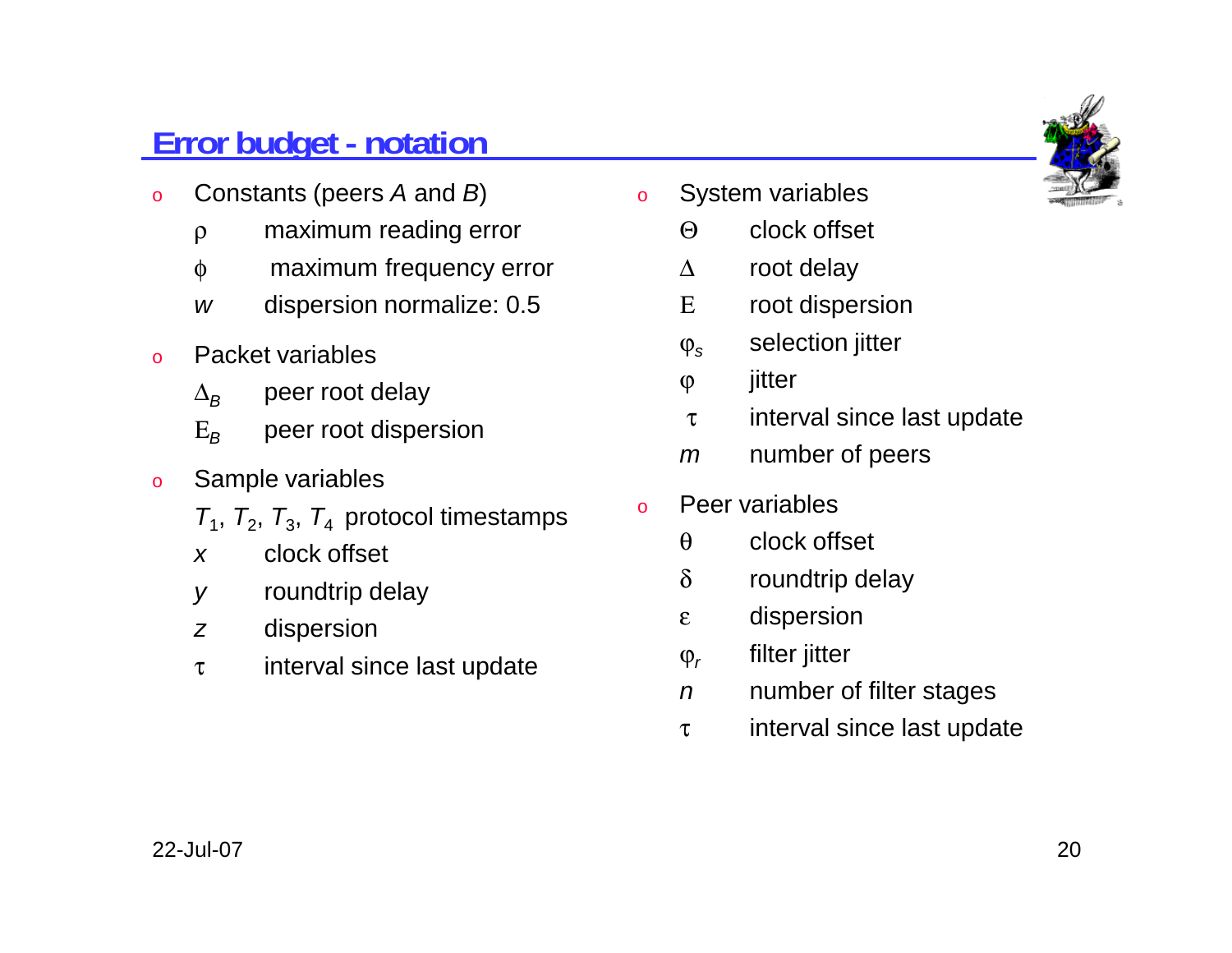## **Definitions**



- oPrecision: elapsed time to read the system clock from userland.
- oResolution: significant bits of the timestamp fraction.
- oMaximum error: maximum error due all causes (see error budget).
- oOffset: estimated time offset relative to the server time.
- oJitter: exponential average of first-order time differences
- oFrequency: estimated frequency offset relative to UTC.
- oWander: exponential average of first-order frequency differences.
- oDispersion: maximum error due oscillator frequency tolerance.
- oRoot delay: accumulated roundtrip delay via primary server.
- oRoot dispersion: accumulated total dispersion from primary server.
- oEstimated error: RMS accumulation from all causes (see error budget).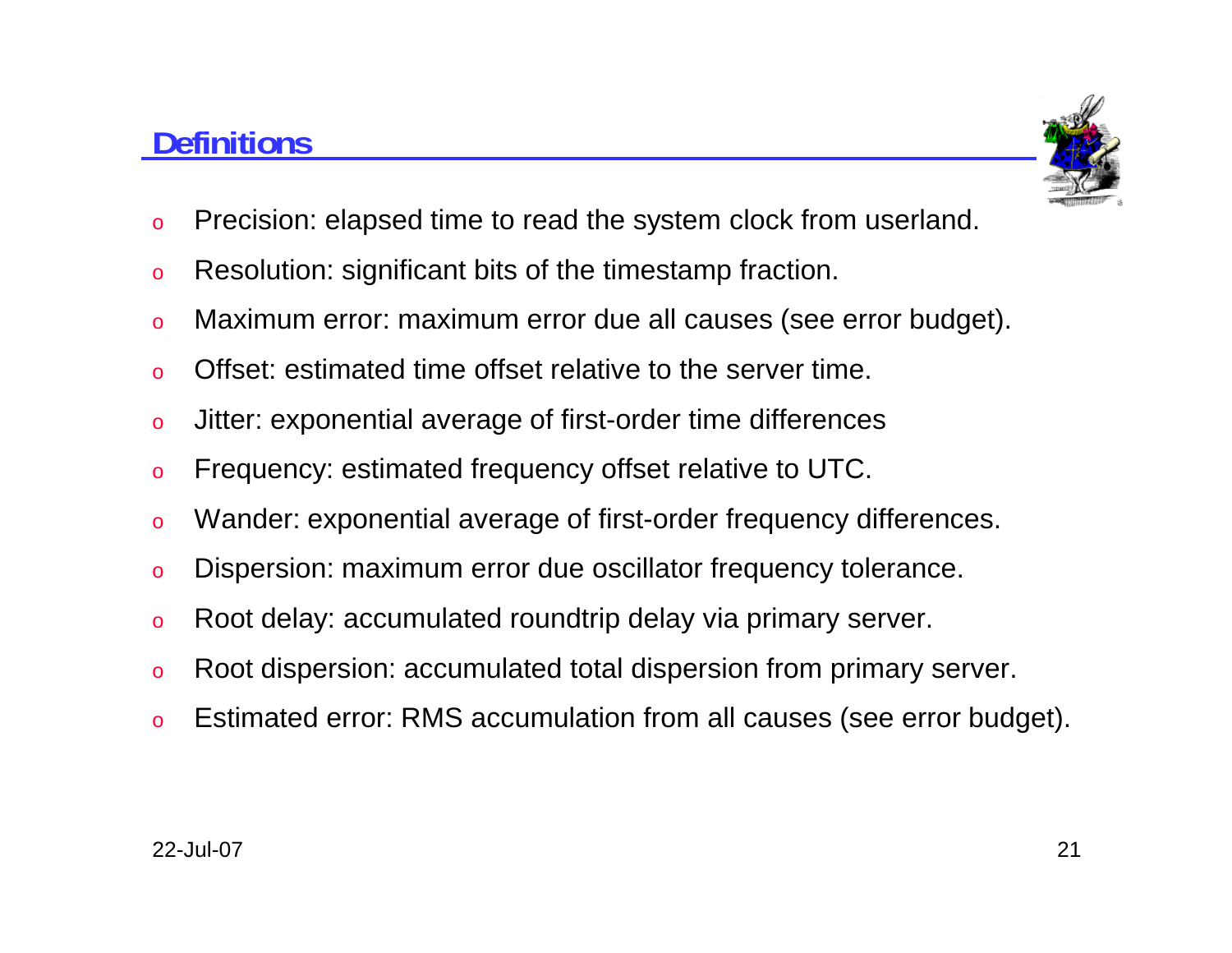# **Time values and computations** Packet Variables Peer VariablesSystem Variables



- oPacket variables are computed directly from the packet header.
- oPeer variables are groomed by the clock filter.
- oSystem variables are groomed from the available peers.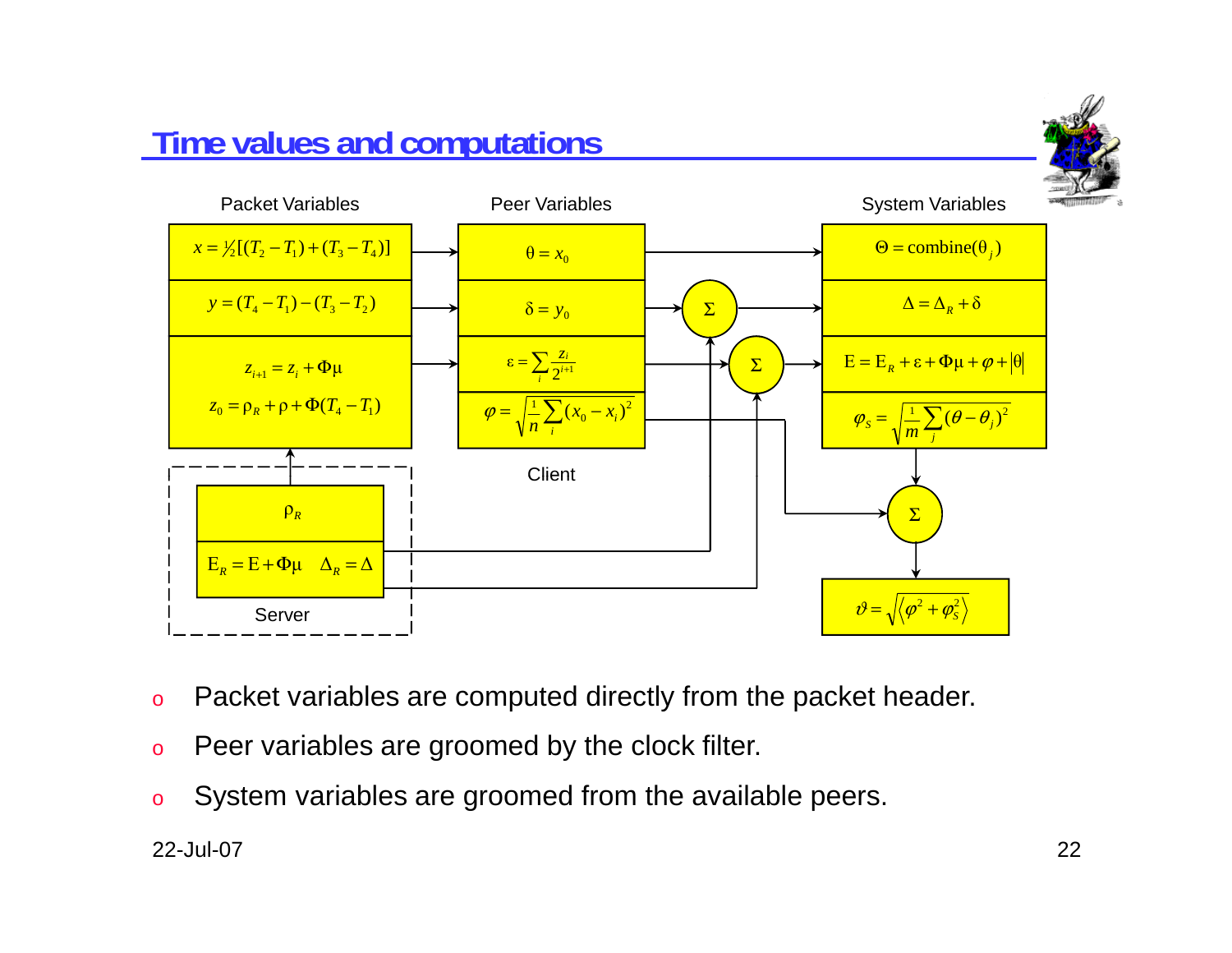

- o $\circ$   $\quad$   $V_d$  is a function of the phase difference between NTP and the VFO.
- o*Vs* depends on the stage chosen on the clock filter shift register.
- o *<sup>x</sup>* and *y* are the phase update and frequency update, respectively, computed by the prediction functions.
- oClock adjust process runs once per second to compute  $V_c$ , which controls the frequency of the local clock oscillator.
- oVFO phase is compared to NTP phase to close the feedback loop.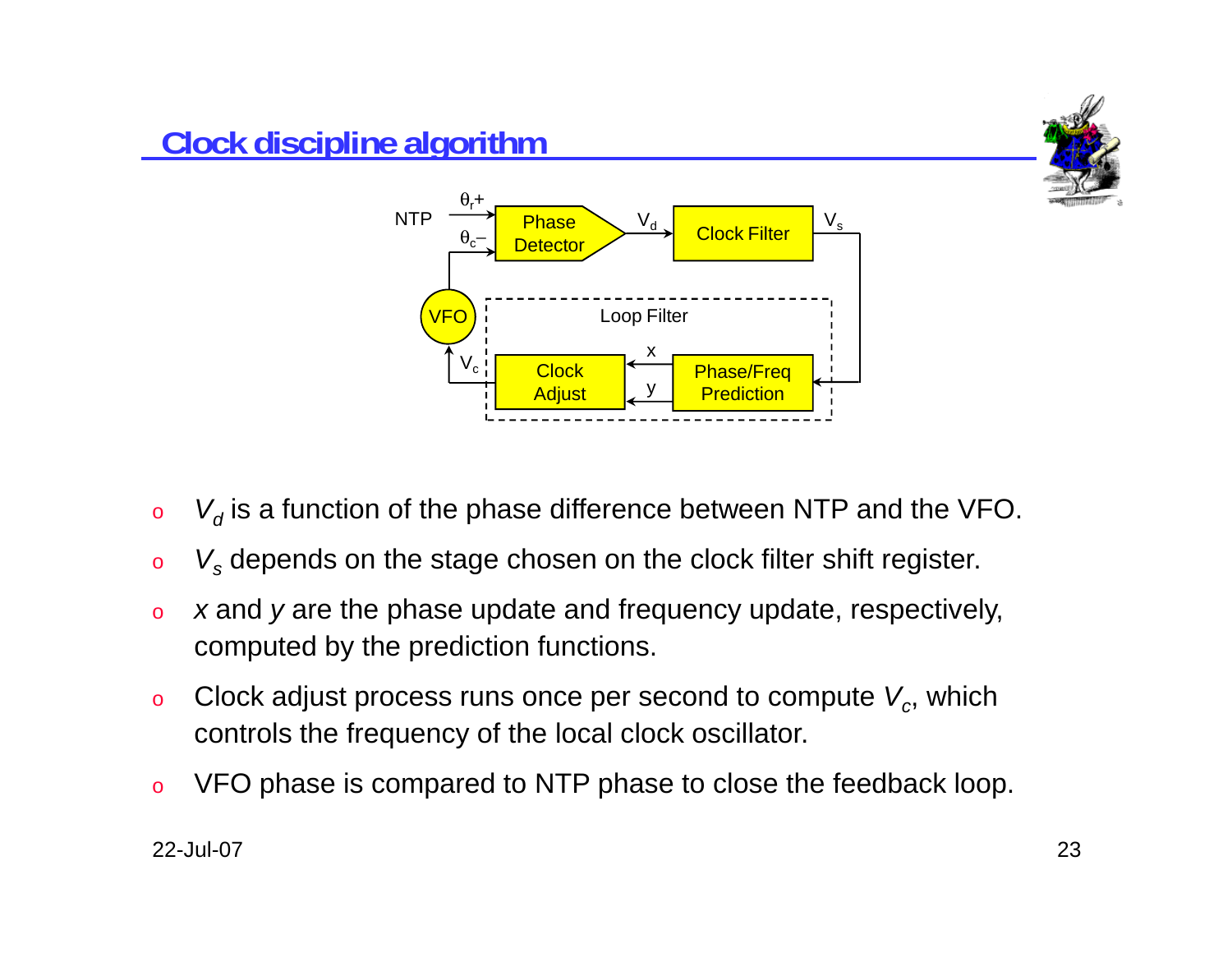

- oNTP daemon disciplines variable frequency oscillator (VFO) phase  $V_c$ relative to accurate and reliable network sources.
- oKernel disciplines VFO frequency *y* to pulse-per-second (PPS) signal.
- o Clock accuracy continues to be disciplined even if NTP daemon or sources fail.
- o In general, the accuracy is only slightly degraded relative to a local reference source.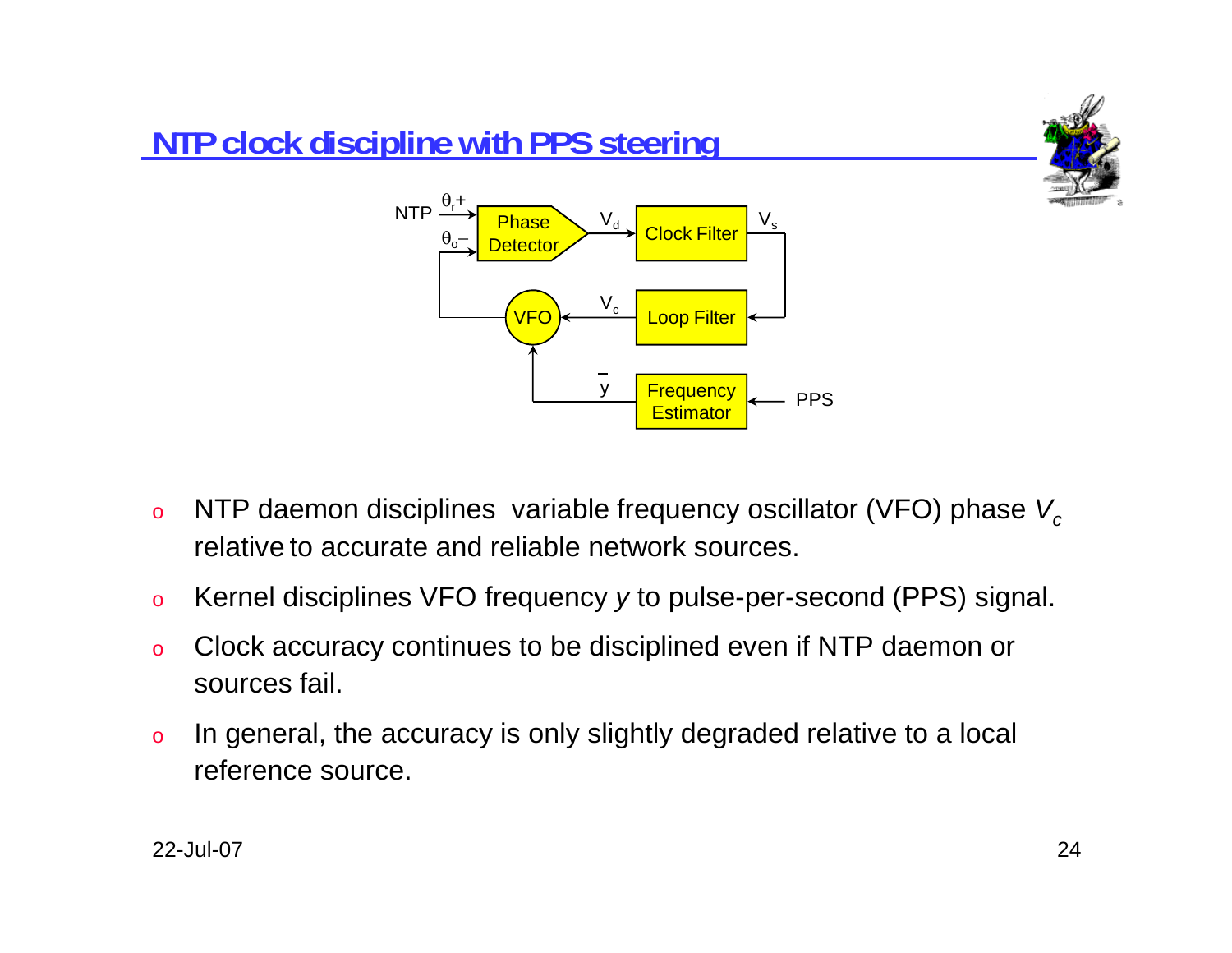